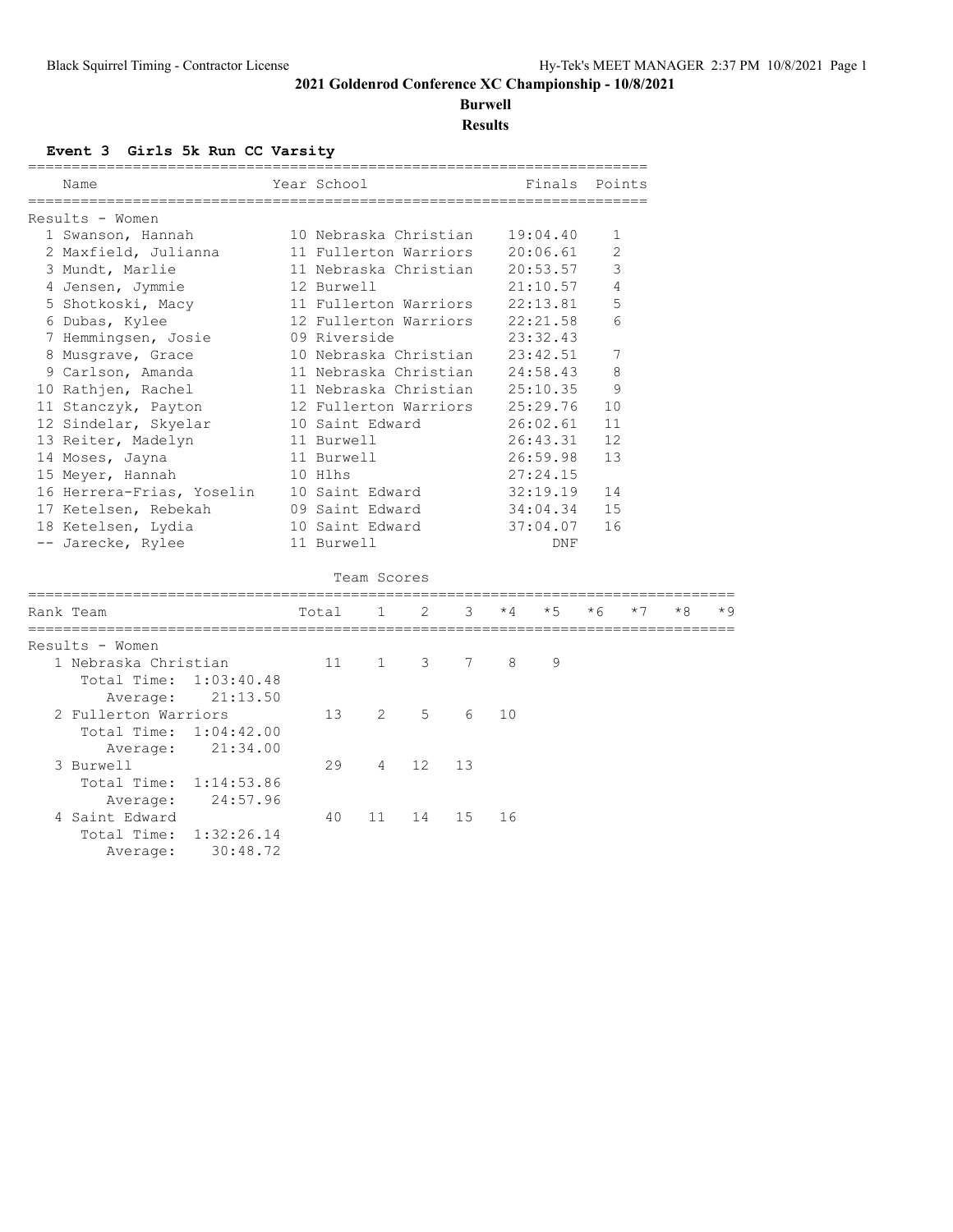# **Burwell**

**Results**

#### **Event 4 Boys 5k Run CC Varsity**

| Name                      | Year School       |              |                        |                   |      | Finals Points                   |              |      |    |     |
|---------------------------|-------------------|--------------|------------------------|-------------------|------|---------------------------------|--------------|------|----|-----|
| Results - Men             |                   |              |                        |                   |      |                                 |              |      |    |     |
| 1 Horn, Justin            |                   |              | 10 Fullerton Warriors  |                   |      | 17:22.15                        |              |      |    |     |
| 2 Zach, Garret            |                   |              | 11 Humphrey St Francis |                   |      | 18:19.30                        | $\mathbf{1}$ |      |    |     |
| 3 Herman, Isaac           |                   |              | 11 Nebraska Christian  |                   |      | 18:23.79                        | 2            |      |    |     |
| 4 Fischer, Noah           |                   |              | 09 Nebraska Christian  |                   |      | 18:27.61                        | 3            |      |    |     |
| 5 Stuhmer, Chantz         |                   |              | 12 Nebraska Christian  |                   |      | 18:47.06                        | 4            |      |    |     |
| 6 McPhillips, Eli         |                   |              | 12 Humphrey St Francis |                   |      | 18:56.15                        | 5            |      |    |     |
| 7 Ternus, Keith           |                   |              |                        |                   |      | 10 Humphrey St Francis 18:56.79 | 6            |      |    |     |
| 8 Johansen, Kaler         |                   |              | 12 Nebraska Christian  |                   |      | 19:00.98                        | 7            |      |    |     |
| 9 Eilers, Caleb           | 10 Palmer         |              |                        |                   |      | 19:26.10                        |              |      |    |     |
| 10 Schreiber, Riley       |                   |              | 11 Nebraska Christian  |                   |      | 19:30.07                        | 8            |      |    |     |
| 11 Roan, Damein           | 09 Riverside      |              |                        |                   |      | 19:36.85                        | 9            |      |    |     |
| 12 Hemmingsen, Ted        | 11 Riverside      |              |                        |                   |      | 19:50.72                        | 10           |      |    |     |
| 13 Moses, Triston         | 12 Burwell        |              |                        |                   |      | 19:57.49                        |              |      |    |     |
| 14 Pfeifer, Brock         |                   |              | 10 Humphrey St Francis |                   |      | 20:05.05                        | 11           |      |    |     |
| 15 Wentworth, Emmet       | 10 Burwell        |              |                        |                   |      | 20:23.78                        |              |      |    |     |
| 16 Brown, Junior          | 12 Riverside      |              |                        |                   |      | 20:35.06                        | 12           |      |    |     |
| 17 Irineo, Cris           | 11 Saint Edward   |              |                        |                   |      | 20:51.75                        | 13           |      |    |     |
| 18 Mowrey, Trevin         | 10 Saint Edward   |              |                        |                   |      | 20:59.12                        | 14           |      |    |     |
| 19 Classen, Ty            |                   |              | 09 Humphrey St Francis |                   |      | 21:01.92                        | 15           |      |    |     |
| 20 Laska, Conor           | 12 Saint Edward   |              |                        |                   |      | 21:49.60                        | 16           |      |    |     |
| 21 Dodds, Chet            | 09 Riverside      |              |                        |                   |      | 22:11.22                        | 17           |      |    |     |
| 22 Fitchner, Payton       | 11 Saint Edward   |              |                        |                   |      | 22:22.74                        | 18           |      |    |     |
| 23 Ketelsen, Josiah       | 12 Saint Edward   |              |                        |                   |      | 24:33.47                        | 19           |      |    |     |
| 24 Rice, Bobby            | 12 Palmer         |              |                        |                   |      | 25:46.81                        |              |      |    |     |
|                           | 10 Hlhs           |              |                        |                   |      | 30:08.49                        |              |      |    |     |
| 25 Rhoades, Micah         |                   |              |                        |                   |      |                                 |              |      |    |     |
|                           |                   | Team Scores  |                        |                   |      |                                 |              |      |    |     |
| Rank Team                 | Total             | $\mathbf{1}$ | 2                      | 3                 | $*4$ | $*5$                            | $*6$         | $*7$ | *8 | * 9 |
| -----------------------   |                   |              |                        |                   |      |                                 |              |      |    |     |
| Results - Men             |                   |              |                        |                   |      |                                 |              |      |    |     |
| 1 Nebraska Christian      | 9                 | 2            | 3                      | 4                 | 7    | 8                               |              |      |    |     |
| Total Time:<br>55:38.46   |                   |              |                        |                   |      |                                 |              |      |    |     |
| 18:32.82<br>Average:      |                   |              |                        |                   |      |                                 |              |      |    |     |
| 2 Humphrey St Francis     | $12 \overline{ }$ | $\mathbf{1}$ | 5                      | 6                 | 11   | 15                              |              |      |    |     |
| Total Time:<br>56:12.24   |                   |              |                        |                   |      |                                 |              |      |    |     |
| 18:44.08<br>Average:      |                   |              |                        |                   |      |                                 |              |      |    |     |
| 3 Riverside               | 31                | 9            | 10                     | $12 \overline{ }$ | 17   |                                 |              |      |    |     |
| Total Time: 1:00:02.63    |                   |              |                        |                   |      |                                 |              |      |    |     |
| 20:00.88<br>Average:      |                   |              |                        |                   |      |                                 |              |      |    |     |
| 4 Saint Edward            | 43                | 13           | 14                     | 16                | 18   | 19                              |              |      |    |     |
| Total Time:<br>1:03:40.47 |                   |              |                        |                   |      |                                 |              |      |    |     |
| 21:13.49<br>Average:      |                   |              |                        |                   |      |                                 |              |      |    |     |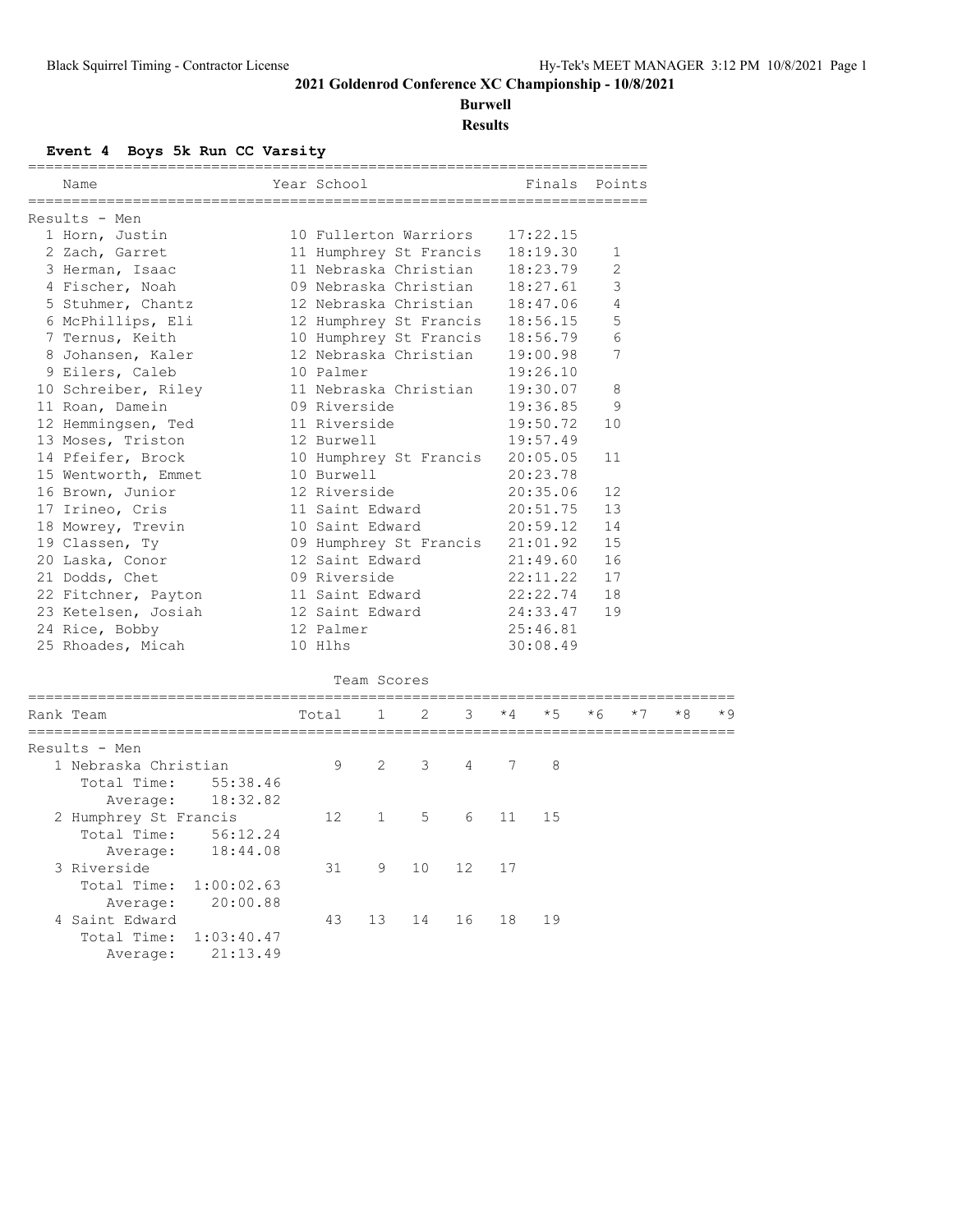# **Burwell**

**Results**

### **Event 5 Boys 5k Run CC Junior Varsity**

| Name                   | Year School |                        | Finals   | Points |
|------------------------|-------------|------------------------|----------|--------|
| Results - Men          |             |                        |          |        |
| 1 Burdett, Tuq         |             | 11 Nebraska Christian  | 19:45.16 |        |
| 2 Merchant, Ethan      |             | 12 Nebraska Christian  | 20:35.92 |        |
| 3 Carlson, Ethan       |             | 11 Nebraska Christian  | 20:46.36 |        |
| 4 Zaruba, Malachi      |             | 11 Nebraska Christian  | 20:51.75 |        |
| 5 Boxin, Du            |             | 12 Nebraska Christian  | 21:38.97 |        |
| 6 Merchant, Truitt     |             | 11 Nebraska Christian  | 22:30.96 |        |
| 7 Weidner, Owen        |             | 10 Humphrey St Francis | 23:06.99 |        |
| 8 Ye, Max              |             | 10 Nebraska Christian  | 23:44.86 |        |
| 9 Cheng, Charlie       |             | 12 Nebraska Christian  | 24:14.82 |        |
| 10 Ma, You Fan         |             | 12 Nebraska Christian  | 26:51.78 |        |
| 11 Poongkumarn, Taevit |             | 10 Nebraska Christian  | 27:52.41 |        |
| 12 Panyasakorn, Wut    |             | 10 Nebraska Christian  | 34:13.11 |        |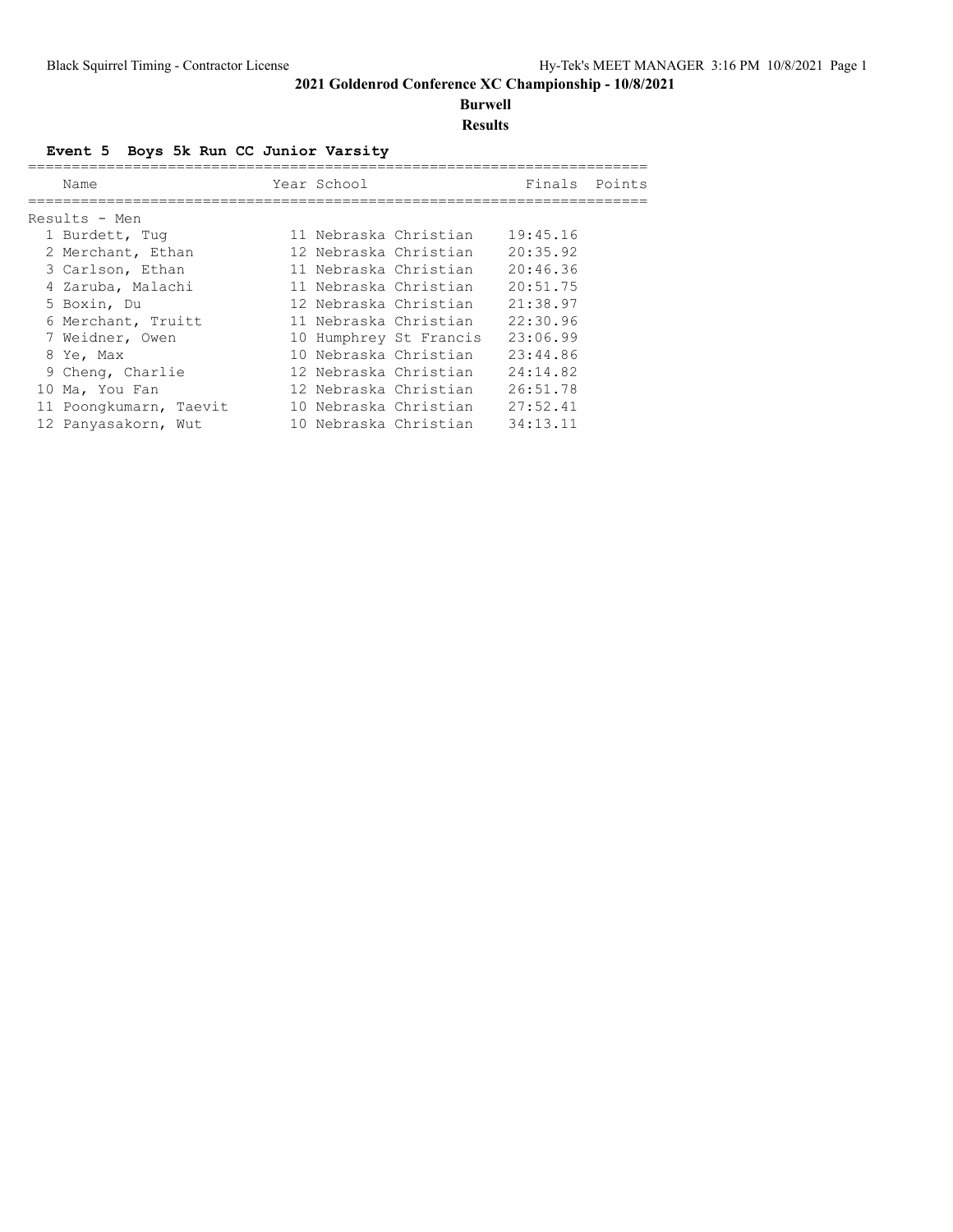**Burwell**

**Results**

#### **Event 8 Girls 2500 Meter Run CC Junior High**

| Name                                                           | Year School                     | Finals Points |                |
|----------------------------------------------------------------|---------------------------------|---------------|----------------|
| Results - Women                                                |                                 |               |                |
| 1 Loeffler, Payton                                             | 08 Riverside                    | 10:12.53      | 1              |
| 2 Brumbaugh, Ava                                               | 08 Nebraska Christian           | 10:20.90      | $\overline{2}$ |
| 3 Mamot, Rose                                                  | 08 Palmer                       | 10:36.93      | 3              |
| 4 Jarosz, Kali                 08 Humphrey St Francis 10:42.63 |                                 |               | $\overline{4}$ |
| 5 Spencer, Lena                                                | 07 Burwell                      | 10:53.64      | 5              |
| 6 Rathjen, Emma                                                | 08 Nebraska Christian 10:55.15  |               | 6              |
| 7 Pedersen, Riley 68 Central Valley 11:14.24                   |                                 |               |                |
| 8 Seamann, Addy                                                | 08 Riverside                    | 11:20.43      | 7              |
| 9 Berck, Abby                                                  | 07 Nebraska Christian 11:21.32  |               | 8              |
| 10 Baldwin, Amelia                                             | 08 Riverside                    | 11:21.39      | 9              |
| 11 Reimer, Elena                                               | 08 Fullerton Warriors 11:21.72  |               | 10             |
| 12 Krings, Jayda 68 Humphrey St Francis 11:49.05               |                                 |               | 11             |
| 13 Kurz, Emilyn                                                | 07 Fullerton Warriors           | 11:53.27      | 12             |
| 14 Koenigsberg, Aiva 68 Burwell                                |                                 | 12:32.90      | 13             |
| 15 Olson, Delylla                                              | 07 Fullerton Warriors 12:40.37  |               | 14             |
| 16 Jeffres, Kadense                                            | 07 Burwell                      | $12:40.66$ 15 |                |
| 17 Gregoski, Eryn                                              | 07 Palmer                       | 12:58.35      | 16             |
| 18 Smith, Zella                                                | 08 Burwell                      | 13:52.62      | 17             |
| 19 Foster, Grace                                               | 07 Humphrey St Francis 13:54.04 |               | 18             |
| 20 Rankin, Haddie                                              | 07 Nebraska Christian 15:43.02  |               | 19             |
| 21 McPhillips, Grace                                           | 07 Humphrey St Francis 15:46.82 |               | 20             |
| 22 Morrow, Lexis                                               | 08 Central Valley 16:26.29      |               |                |
| 23 Tibor, Claire                                               | 08 Saint Edward 16:45.61        |               |                |
| 24 Renteria, Camila                                            | 07 Palmer                       | 17:20.92      | 21             |
| -- Irineo, Narali                                              | 08 Saint Edward                 | <b>DNF</b>    |                |
|                                                                | Team Scores                     |               |                |

| Rank Team             |          | Total | $\mathbf{1}$   | 2           | 3            | $*4$ | $*5$ | $*6$ | $*7$ | $*8$ | $*9$ |
|-----------------------|----------|-------|----------------|-------------|--------------|------|------|------|------|------|------|
| Results - Women       |          |       |                |             |              |      |      |      |      |      |      |
| 1 Nebraska Christian  |          | 16    | 2              | 6           | 8            | 19   |      |      |      |      |      |
| Total Time:           | 32:37.37 |       |                |             |              |      |      |      |      |      |      |
| Average:              | 10:52.46 |       |                |             |              |      |      |      |      |      |      |
| 2 Riverside           |          | 17    | $\mathbf{1}$   | $7^{\circ}$ | $\mathsf{Q}$ |      |      |      |      |      |      |
| Total Time:           | 32:54.35 |       |                |             |              |      |      |      |      |      |      |
| Average:              | 10:58.12 |       |                |             |              |      |      |      |      |      |      |
| 3 Burwell             |          | 33    | 5              | 13          | 15 17        |      |      |      |      |      |      |
| Total Time:           | 36:07.20 |       |                |             |              |      |      |      |      |      |      |
| Average:              | 12:02.40 |       |                |             |              |      |      |      |      |      |      |
| 4 Humphrey St Francis |          | 33    | $\overline{4}$ | 11          | 18           | 20   |      |      |      |      |      |
| Total Time:           | 36:25.72 |       |                |             |              |      |      |      |      |      |      |
| Average:              | 12:08.58 |       |                |             |              |      |      |      |      |      |      |
| 5 Fullerton Warriors  |          | 36    | 10             | 12          | 14           |      |      |      |      |      |      |
| Total Time:           | 35:55.36 |       |                |             |              |      |      |      |      |      |      |
| Average:              | 11:58.46 |       |                |             |              |      |      |      |      |      |      |
|                       |          |       |                |             |              |      |      |      |      |      |      |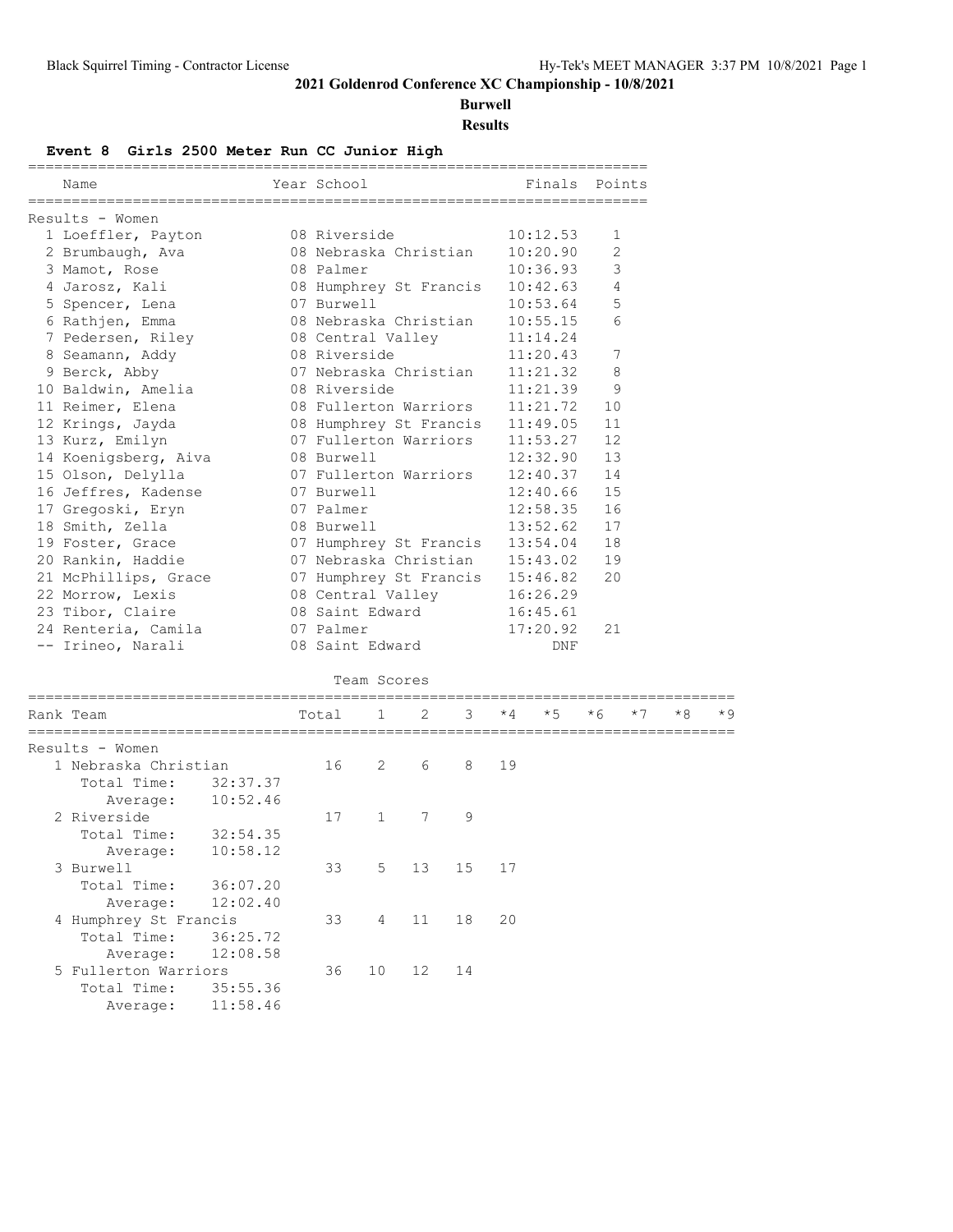## **Burwell**

**Results**

#### **....Event 8 Girls 2500 Meter Run CC Junior High**

| 6 Palmer    |          | 40 | 3 16 21 |  |
|-------------|----------|----|---------|--|
| Total Time: | 40:56.20 |    |         |  |
| Average:    | 13:38.74 |    |         |  |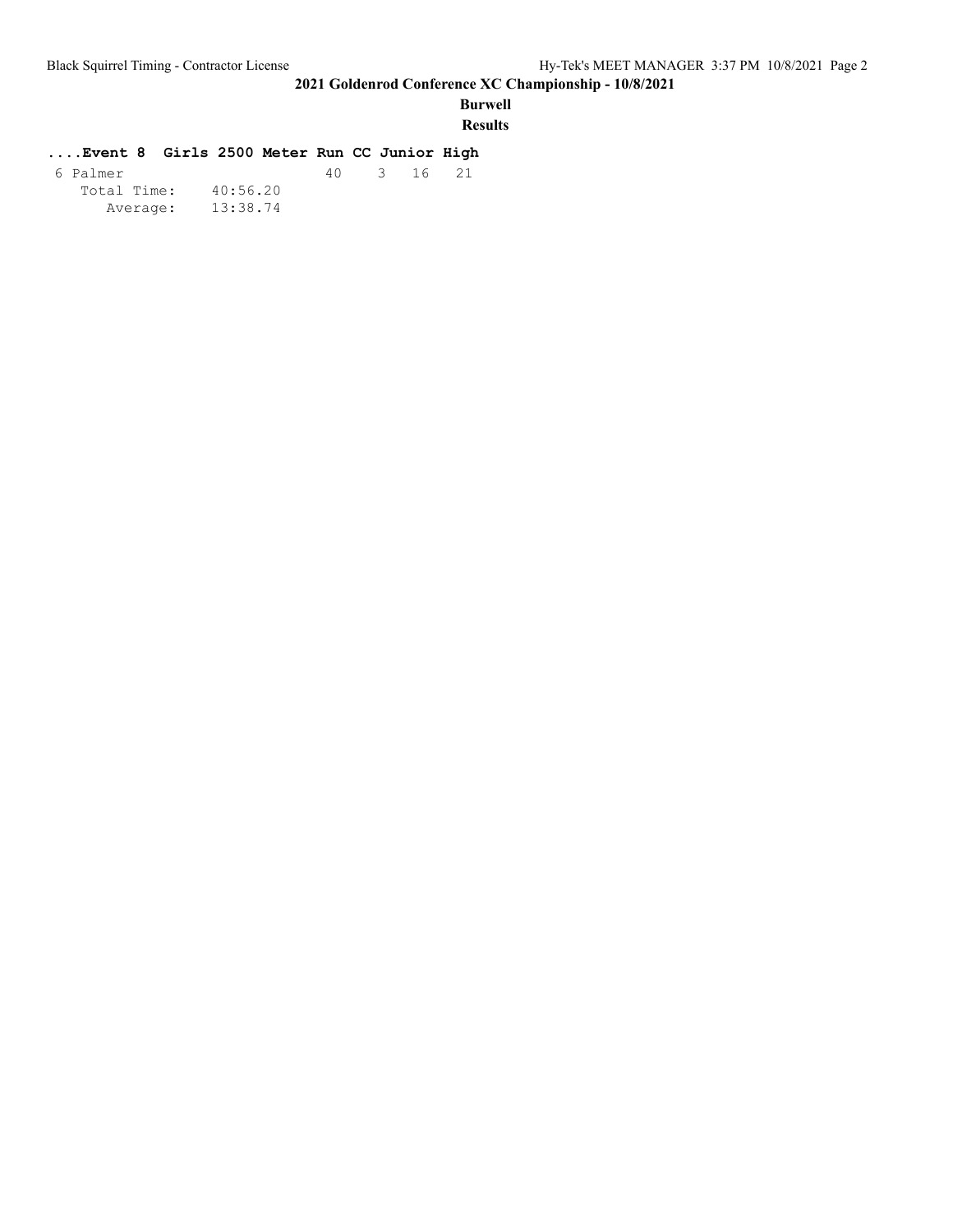**Burwell**

**Results**

#### **Event 7 Boys 2500 Meter Run CC Junior High**

| Name                  | Year School                           |              | Finals Points  |
|-----------------------|---------------------------------------|--------------|----------------|
| Results - Men         |                                       |              |                |
| 1 Swanson, Jacob      | 08 Nebraska Christian                 | 8:34.65      | 1              |
| 2 Moseman, Myles      | 08 Riverside                          | 8:55.14      | $\overline{2}$ |
| 3 Brumbaugh, Zane     | 08 Palmer                             | 9:27.56      | 3              |
| 4 Jensen, Brody       | 07 Burwell                            | 9:30.49      |                |
| 5 Wood, Tate          | 07 Fullerton Warriors                 | 9:31.74      |                |
| 6 Heikes, Turner      | 08 Riverside                          | 9:35.80      | 4              |
| 7 Carlson, David      | 08 Nebraska Christian                 | 9:36.39      | 5              |
| 8 Thede, Joseph       | 07 Palmer                             | 9:46.43      | 6              |
| 9 Czarnick, Tucker    | 08 Humphrey St Francis 9:52.05        |              | 7              |
| 10 Roan, Prestyn      | 07 Riverside                          | 9:55.17      | 8              |
| 11 Myers, Brady       | 08 Palmer                             | 10:04.45     | 9              |
| 12 Dodds, Jordan      | 07 Riverside                          | 10:08.22     | 10             |
| 13 Molt, Carter       | 08 Riverside                          | 10:46.93     | 11             |
| 14 Novacek, Bennett   | 08 Riverside                          | 10:51.54     |                |
| 15 Rutten, Hunter     | 08 Riverside                          | 10:57.93     |                |
| 16 Maxfield, Jacob    | 07 Fullerton Warriors                 | 11:06.08     |                |
| 17 Hemmingsen, Talon  | 08 Palmer                             | 11:11.70     | 12             |
| 18 Powell, Luke       | 07 Nebraska Christian                 | 11:15.80     | 13             |
| 19 Howard, Carter     | 07 Humphrey St Francis 11:42.84       |              | 14             |
| 20 Anderson, Jaiden   | 07 Humphrey St Francis 11:45.66       |              | 15             |
| 21 Blauhorn, Cruz     | 07 Palmer                             | 12:00.77     | 16             |
| 22 Ketelsen, Noah     | 07 Saint Edward                       | 12:05.60     |                |
| 23 Valasquez, Edwin   | 07 Palmer                             | 12:11.26     |                |
| 24 Mundil, Kellan     | 08 Humphrey St Francis                | 12:11.27     | 17             |
| 25 Herman, Ouentin    | 07 Nebraska Christian                 | 13:15.83     | 18             |
| 26 Simonson, Evan     | 07 Palmer                             | 13:47.89     |                |
| 27 Partin, Allen      | 08 Palmer                             | 14:34.11     |                |
| 28 Schleicher, Emilio | 08 Palmer                             | 14:34.98     |                |
| 29 Chiles, David      | 07 Nebraska Christian                 | 14:41.07     | 19             |
| 30 Hicken, Connor     | 07 Palmer                             | 15:34.03     |                |
|                       | Team Scores                           |              |                |
| Rank Team             | $1 \quad 2$<br>$\mathcal{S}$<br>Total | $*5$<br>$*4$ | $*6$<br>$*7$   |

|    |                                                                            |          |                             |          |             |                                       |   | ╯       |
|----|----------------------------------------------------------------------------|----------|-----------------------------|----------|-------------|---------------------------------------|---|---------|
|    |                                                                            |          |                             |          |             |                                       |   |         |
| 14 |                                                                            |          |                             |          |             |                                       |   |         |
|    |                                                                            |          |                             |          |             |                                       |   |         |
|    |                                                                            |          |                             |          |             |                                       |   |         |
| 18 |                                                                            |          |                             |          |             |                                       |   |         |
|    |                                                                            |          |                             |          |             |                                       |   |         |
|    |                                                                            |          |                             |          |             |                                       |   |         |
| 19 |                                                                            |          |                             | 18       |             |                                       |   |         |
|    |                                                                            |          |                             |          |             |                                       |   |         |
|    |                                                                            |          |                             |          |             |                                       |   |         |
|    | TACAT<br>28:26.11<br>9:28.71<br>29:18.44<br>9:46.15<br>29:26.84<br>9:48.95 | <b>고</b> | $\sim$<br>$1 \qquad \qquad$ | <u>.</u> | - 그<br>5 13 | ◡<br>2 4 8 10 11<br>3 6 9 12 16<br>19 | ◡ | $\cdot$ |